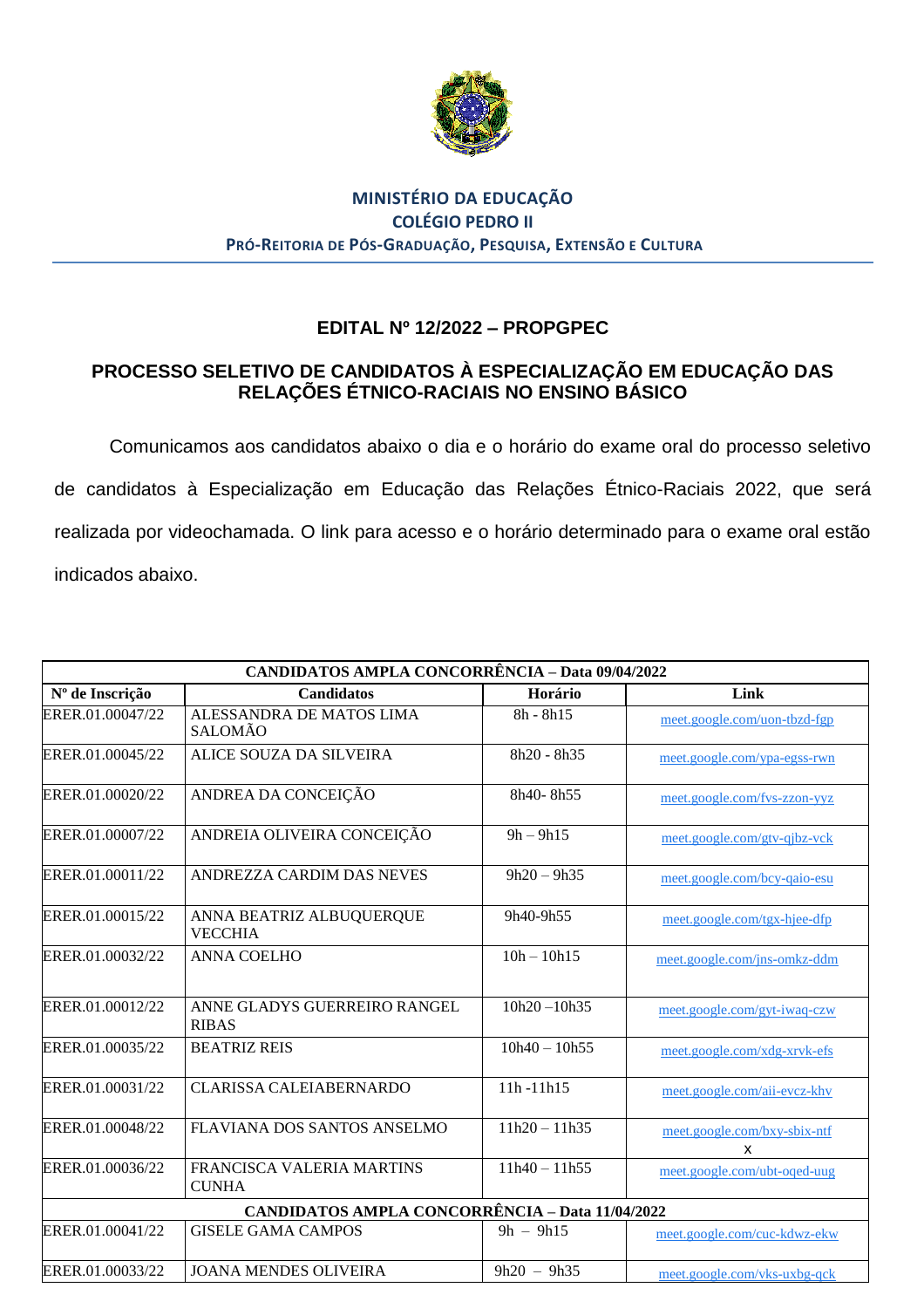| ERER.01.00019/22                        | KAREN DE ALMEIDA PAIVA LAMEGO                          | $9h40 - 9h55$    | meet.google.com/obd-bnjg-kse |  |  |  |
|-----------------------------------------|--------------------------------------------------------|------------------|------------------------------|--|--|--|
| ERER.01.00039/22                        | KAYO EDUARDO MASELLO DE<br><b>ALMEIDA</b>              | $10h - 10h15$    | meet.google.com/rqq-biyh-rna |  |  |  |
| ERER.01.00013/22                        | <b>MARIA CAROLINA NEVES LOPES</b>                      | $10h20 - 10h35$  | meet.google.com/imx-drao-mpa |  |  |  |
| ERER.01.00006/22                        | <b>MARINA OSORIO</b>                                   | $10h40 - 10h55$  | meet.google.com/ack-ohmb-hqm |  |  |  |
| ERER.01.00014/22                        | MÁYRA BATISTA DA CRUZ                                  | $11h - 11h15$    | meet.google.com/sua-pvrc-jfi |  |  |  |
| ERER.01.00040/22                        | NAYLA DE SOUZA OLIVEIRA                                | $11h20 - 11h35$  | meet.google.com/sbr-duyg-oto |  |  |  |
| ERER.01.00022/22                        | PATRICIA BARBOZA DE MELO                               | $11h40 - 11h55$  | meet.google.com/nsv-qsrd-tda |  |  |  |
|                                         | <b>CANDIDATOS AMPLA CONCORRÊNCIA - Data 12/04/2022</b> |                  |                              |  |  |  |
| ERER.01.00003/22                        | <b>PAULA GOMES</b>                                     | $13h - 13h15$    | meet.google.com/ucz-mbth-eng |  |  |  |
| ERER.01.00030/22                        | PRISCILA F.C.M. RIBEIRO                                | $13h20 - 13h35$  | meet.google.com/xak-xnet-pxu |  |  |  |
| ERER.01.00010/22                        | RENATO BEZERRA HERCULANO                               | $13h40 - 13h55$  | meet.google.com/zoz-rfco-zvk |  |  |  |
| ERER.01.00038/22                        | RENATO COSENTINO VIANNA<br><b>GUIMARÃES</b>            | $14h - 14h15$    | meet.google.com/fpr-zcyp-jvj |  |  |  |
| ERER.01.00018/22                        | ROSANGELA MARIA PACHECO CHUAB                          | $14h20 - 14h35$  | meet.google.com/veq-zwjs-qyz |  |  |  |
| ERER.01.00049/22                        | SIMONE CARDOZO VITAL DA SILVA                          | $14h40 - 14h55$  | meet.google.com/uos-goca-fqn |  |  |  |
| ERER.01.00024/22                        | THALES RAMOS DE OLIVEIRA                               | $15h - 15h$ 15   | meet.google.com/cet-ngza-dud |  |  |  |
| ERER.01.00017/22                        | THAMYRES APARECIDA DA SILVA                            | $15h20 - 15h35$  | meet.google.com/kmf-uekw-ork |  |  |  |
| ERER.01.00037/22                        | THAUANY DE ALMEIDA AMORIM                              | $15h40 - 15h55$  | meet.google.com/hsz-vzkc-gue |  |  |  |
| ERER.01.00042/22                        | <b>VINÍCIUS RODRIGUES PRADO</b>                        | $16h00 - 16h15$  | meet.google.com/sit-srdt-dzk |  |  |  |
| ERER. 01.00021/22                       | ANDRÉ LUCAS CARVALHO SILVEIRA                          | $19h40 - 19h55$  | meet.google.com/eqy-njsm-xom |  |  |  |
| ERER. 01.0001/22                        | RAYSA MARIA OLIVEIRA DOS REIS                          | $19h45 - 20h$    | meet.google.com/quz-qirh-nbz |  |  |  |
| <b>CANDIDATOS PPI - Data 12/04/2022</b> |                                                        |                  |                              |  |  |  |
| ERER.01.B.00008/22                      | ANA CAROLINA FERNANDES DE LIMA                         | $16h20 - 16h35$  | meet.google.com/jef-reii-baa |  |  |  |
|                                         | ERER.01.B.00004/22 ANA PAULA FERREIRA DE MELO          | $16h40 - 16h55$  | meet.google.com/sjk-fwcv-jyv |  |  |  |
|                                         | ERER.01.B.00012/22 GABRIELA XAVIER LIMA                | $18h - 18h$ 15   | meet.google.com/xcw-vwev-fub |  |  |  |
|                                         | ERER.01.B.00003/22 ISIS VITURINO PONTES                | $18h-05 - 18h20$ | meet.google.com/dhh-kwxd-yus |  |  |  |
|                                         | ERER.01.B.00017/22 JACQUELINE OLIVEIRA MENDES          | 18h20-18h35      | meet.google.com/enr-weqw-maa |  |  |  |
|                                         | ERER.01.B.00015/22 JESSICA AIUME CONCEIÇÃO DIAS        | 18h25-18h40      | meet.google.com/nos-mjxq-qyo |  |  |  |
|                                         | ERER.01.B.00010/22 JULIANA DO ESPIRITO SANTO CAMILO    | $18h40 - 18h55$  | meet.google.com/znb-xqei-yxf |  |  |  |
|                                         | ERER.01.B.00011/22 LUCAS DE SOUZA DE MOURA             | $18h45 - 19h00$  | meet.google.com/mow-kaop-dtr |  |  |  |